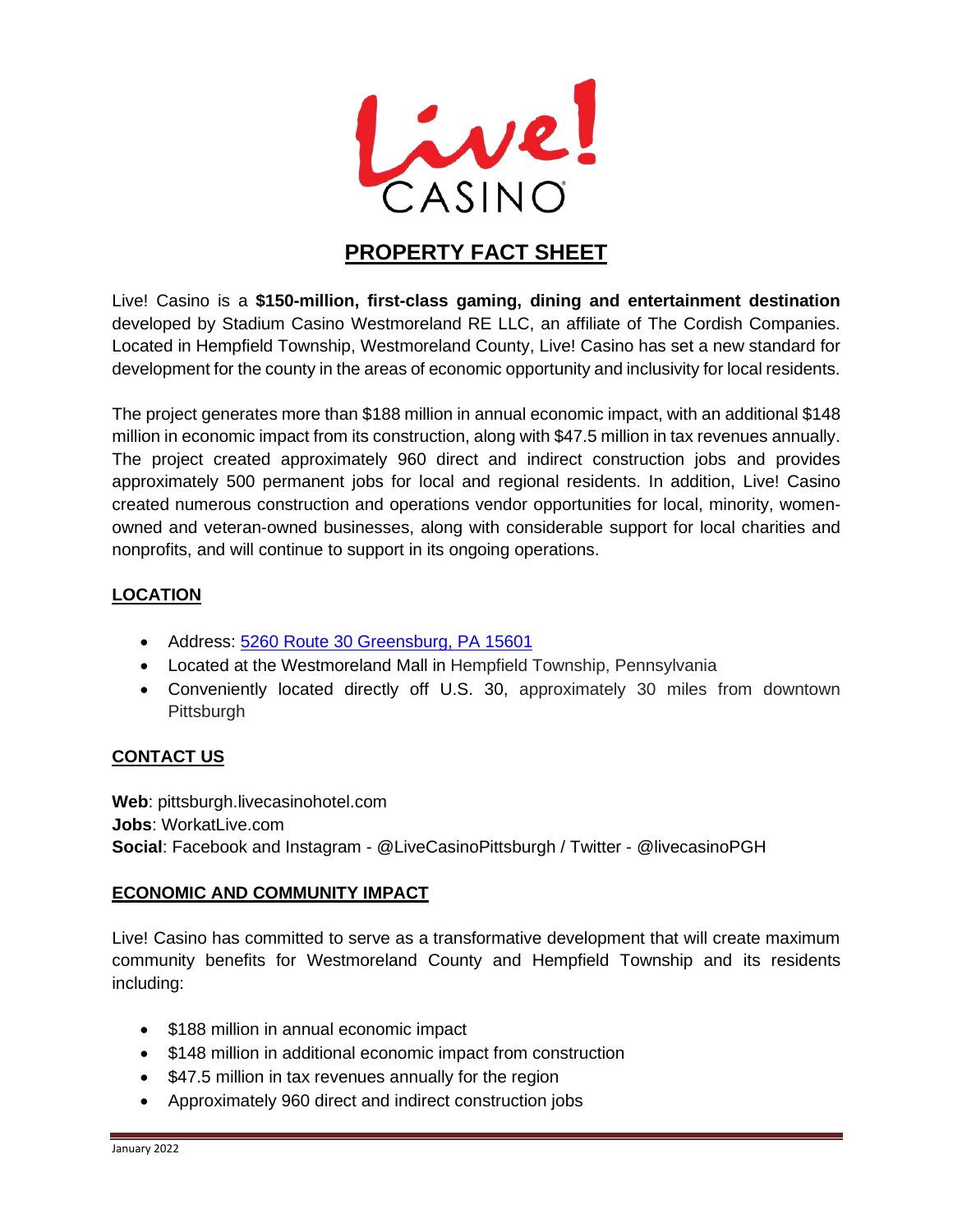- Over 500 new permanent jobs of all different levels
- Construction and vendor opportunities for local, minority, women-owned and veteranowned businesses
- \$32 million in estimated new wages and salaries (direct and indirect) during construction
- Local and diverse workforce hiring
- Apprenticeships and training programs
- Marketing partnerships with area sports teams, businesses and attractions to promote local communities
- Enhancement of dining and entertainment amenities in the region to attract thousands of new visitors to the area

# **PROJECT HIGHLIGHTS**

Live! Casino features:

- More than 100,000 square feet of gaming, dining and entertainment space
- **750 slots** and approximately **40 live-action table games**
- **FanDuel Sportsbook**
- Approximately 6,400 parking spaces
- **Poker Room** Live! Casino has transformed the original banquet room on the second floor into a designated Poker Room. The nearly 1,500 square-foot room has been remodeled with seven new table games.
- **Event Center** This 7,000 square-foot room will be used for weddings, private parties and special events, including entertainment acts.
- **FanDuel FanCave** The FanDuel FanCave is located on the second floor of the casino, adjacent to Sports & Social. The 826-square-foot space serves as a luxurious sportswatching lounge with 13 leather recliners and a 173" HD TV.
- **High-Limit Room** Live! Casino reconfigured the High-Limit Room to include 18 additional slot machines.
- **Electronic Gaming Tables (EGTs)** –Casino guests can play Roulette and Blackjack on these electronic terminals with a live dealer. Fourteen of the EGTs will be located outside the main casino bar and six inside the main casino bar.
- Dining and entertainment venues, including:
	- o **Sports & Social Steel City -** a one-of-a-kind sports restaurant, gaming venue and social lounge that offers guests the ultimate sports fan experience. The 445-seat, two-level venue is outfitted with state-of-the-art AV technology, including a giant 40-foot LED video screen, and a wide variety of interactive social games, such as bowling, a golf simulator, foosball, skee-ball and more. Sports & Social Steel City also serves a classic American Grill menu perfect for watching the game or a night out. This powerhouse concept is anchored around professional sports entertainment districts around the country, including Atlanta, GA, and Arlington, TX, creating a year-round fan clubhouse atmosphere with live music several nights a week. Sports & Social Steel City was designed by internationally acclaimed Knauer Inc. under the direction of Mark Knauer.
	- o **Guy Fieri's American Kitchen + Bar -** Emmy-award winning chef, restaurateur, New York Times best-selling author and TV personality Guy Fieri is the "guy" behind Guy Fieri's American Kitchen + Bar. The restaurant features a creative menu of bold flavors including the award-winning Mac-N-Cheese Burger, signature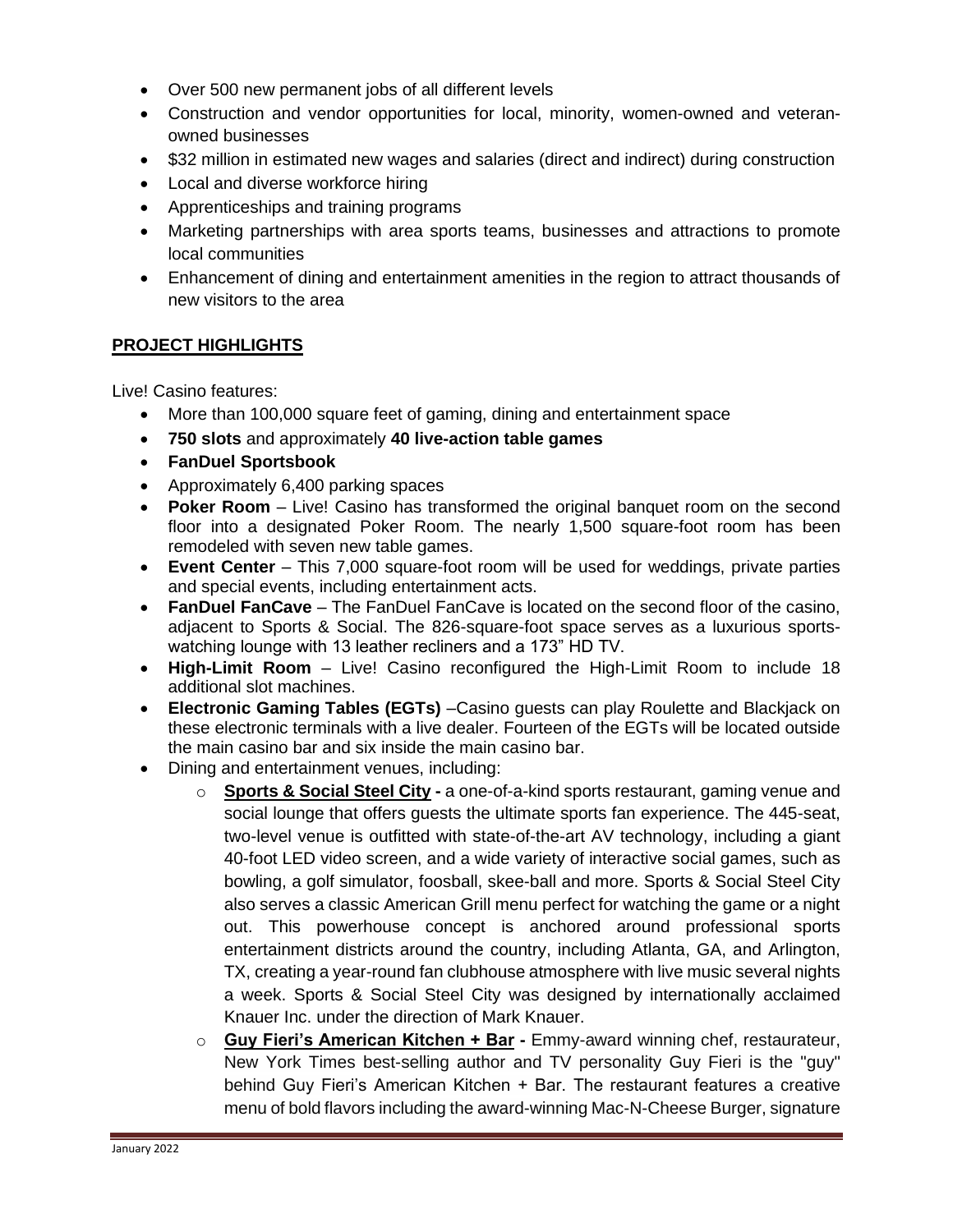sandwiches and entrees, and mouthwatering desserts like the Dark Chocolate Whiskey Cake. Guy's American Kitchen + Bar also offers a beverage menu that includes craft cocktails featuring signature drinks like the Caliente Margarita and the Tattooed Mojito.

o **PBR Pittsburgh -** Born from the toughest sport on dirt, the Professional Bull Riders' PBR Country Bar presents an authentic country experience with an electric combination of "Cowboy Cool" and Big-time Texas entertainment. This magnificent venue includes 4,560 square feet of space.

# **LIVE! REWARDS® PLAYERS CLUB**

The nationally recognized, award-winning Live! Rewards® customer loyalty program takes winning to a whole new level with a Card Tier program featuring player benefits that are bigger and better than ever. **Classic, Gold, Platinum, Black, Jade** and **Chairman's Club**  members can earn great benefits no matter how much they play. Members will be the first to hear about special events and promotions at Live! Casino and receive mail/email offers tailored to their preferences and level of play.

Sign up now – it's free and easy! Visit Pittsburgh.livecasinohotel.com.

## **PLAYLIVE! ONLINE CASINO**

PlayLive! Casino is our new branded internet gambling business in the Commonwealth of Pennsylvania. It's the best way for our guests, located in Pennsylvania, to play their favorite slots and table games from the comfort of home, or at PlayLive.com when they're within the state border. The site offers more than 100 different gaming options, including classic slots like Cleopatra, Crazy Money, Game King Video Poker and Wheel of Fortune, as well as popular online titles such as Starburst, Gonzo's Quest and Twin Spin. The site also features interactive table games including blackjack, roulette and baccarat with new games added regularly. PlayLive! also is intended to serve as a future hub for Pennsylvania residents to register for the nationally recognized, award-winning Live! Rewards® customer loyalty program.

PlayLive! is the first branded online gambling site that has launched prior to the opening of its affiliated brick-and-mortar facilities – in this case, the new Live! Casino Pittsburgh and our sister property, Live! Casino & Hotel Philadelphia.

## **PLAY IT SAFE**

The *Play It Safe Plan* is an enhanced health and sanitation program that allows for ample social distancing, reduced occupancies, and vigorous hygiene and health measures for all guests and Team Members. The new health and safety plan at Live! Casino follows guidelines and recommendations from federal and state public health officials, along with best practices for the gaming and hospitality industries focusing on masking, temperature checks, social distancing, and repeated cleaning of high-traffic areas, slots machines and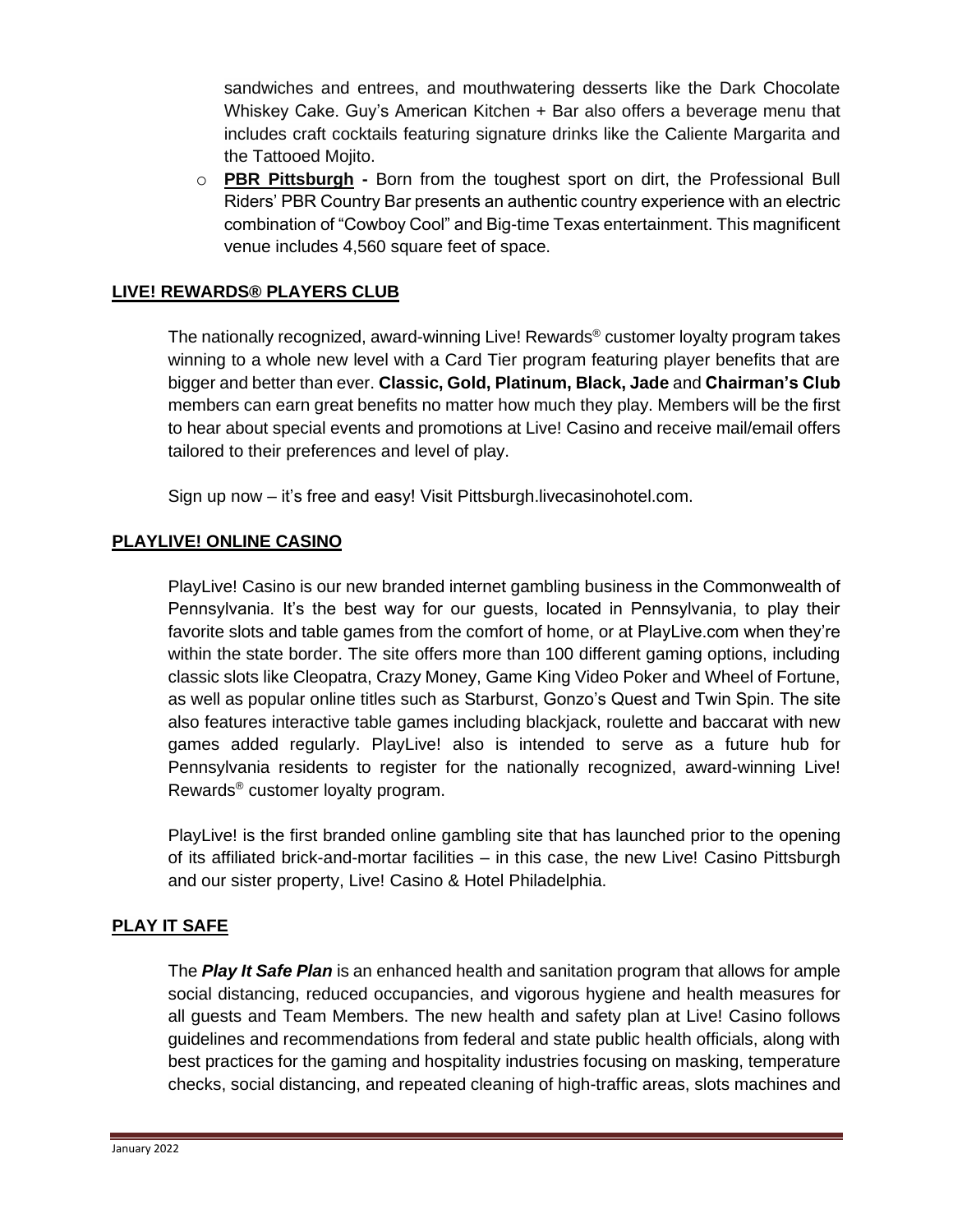table game equipment. Signage will be located throughout the facility to underscore all safety requirements.

## **EMPLOYMENT**

Live! Casino created approximately 960 direct and indirect jobs during construction and approximately 500 new permanent jobs. Job opportunities are available in every field, including finance, marketing, human resources, information technologies, food and beverage, facilities, security and surveillance, and casino operations. Hiring preference is being given to local residents first, then surrounding communities. Job positions and descriptions can be found at [WorkAtLive.com](http://www.workatlive.com/) as they become available.

## **VENDORS**

Live! Casino is committed to utilizing the local building trades to construct the facility and supporting local, regional, minority, women-owned and veteran-owned businesses by providing them access to contract opportunities. Our procurement team will maintain an internal database of diverse contractors and suppliers that will be used for future bid opportunities.

The following are some of the categories of goods and services to be purchased:

- Gaming Operations
- Furniture, Fixtures and Equipment
- Engineering, Facilities and Maintenance
- Food and Beverage
- Office and Computer Supplies
- Professional Services

For information, visit **Pittsburgh.livecasinohotel.com** 

## **GENERAL CONTRACTOR AND PROJECT DESIGN TEAMS**

Live! Casino was constructed by Mascaro Construction Company, one of the region's largest contractors and headquartered in Pittsburgh. (mascaroconstruction.com)

- Architects: BLT Architects, Philadelphia, PA
- Civil Engineers: Red Swing Group, Monroeville, PA
- Interior Designers: Klai Juba Architects, Las Vegas, NV; Knauer Inc., Deerfield, IL
- Mechanical, Electrical & Plumbing Engineers: Giovanetti Shulman Associates (GSA), Broomall, PA; BHG Consulting Inc., Philadelphia, PA
- Structural & Geotechnical Engineers: Optimal Engineering Solutions, St. Louis, MO